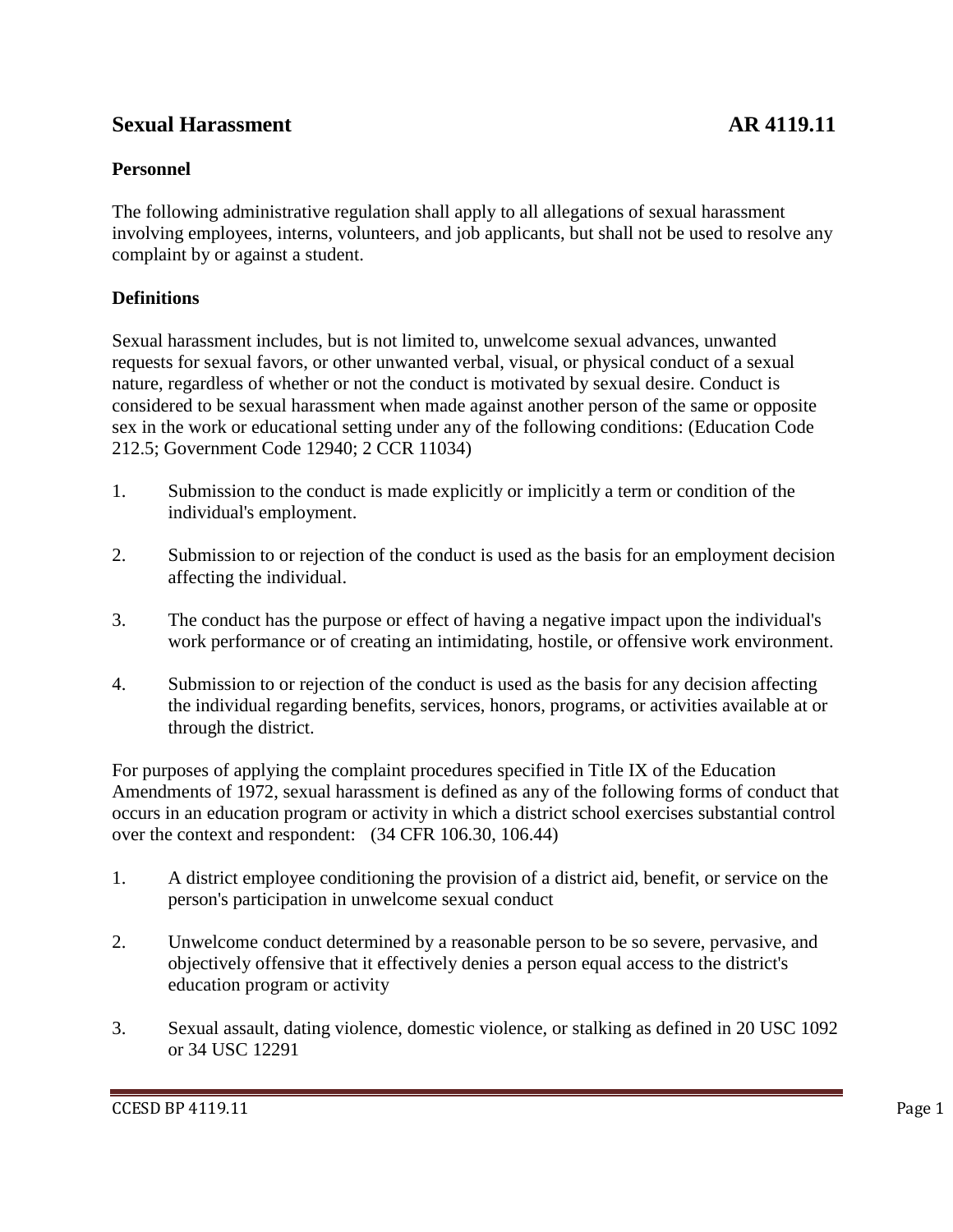#### **Examples of Sexual Harassment**

Examples of actions that might constitute sexual harassment under state or federal law in accordance with the definitions above, in the work or educational setting, whether committed by a supervisor, a co-worker, or a non-employee, include, but are not limited to:

- 1. Unwelcome verbal conduct such as sexual flirtations or propositions; graphic comments about an individual's body; overly personal conversations or pressure for sexual activity; sexual jokes or stories; unwelcome sexual slurs, epithets, threats, innuendoes, derogatory comments, sexually degrading descriptions, or the spreading of sexual rumors
- 2. Unwelcome visual conduct such as drawings, pictures, graffiti, or gestures; sexually explicit emails; displaying sexually suggestive objects
- 3. Unwelcome physical conduct such as massaging, grabbing, fondling, stroking, or brushing the body; touching an individual's body or clothes in a sexual way; cornering, blocking, leaning over, or impeding normal movements

#### **Title IX Coordinator/Compliance Officer**

The district designates the following individual(s) as the responsible employee(s) to coordinate its efforts to comply with Title IX of the Education Amendments of 1972 in accordance with AR 4119.12 Title IX Sexual Harassment Complaint Procedures, as well as to oversee, investigate, and resolve sexual harassment complaints processed. The Title IX Coordinator may be contacted at:

**Title IX Coordinator: Clear Creek Elementary School District Carolyn Cramer 17700 McCourtney Road Grass Valley, CA 95949**

#### **Training**

Every two years, the Superintendent/Principal or designee shall ensure that supervisory employees receive at least two hours, and nonsupervisory employees receive at least one hour, of classroom or other effective interactive training and education regarding sexual harassment. All newly hired employees and employees promoted to a supervisory position shall receive training within six months of their assumption of the new position. (Government Code 12950.1)

A supervisory employee is any employee having the authority, in the interest of the district, to hire, transfer, suspend, lay off, promote, discharge, assign, reward, or discipline other employees, or the responsibility to direct them, adjust their grievances, or effectively recommend such action, when the exercise of the authority is not of a merely routine or clerical nature, but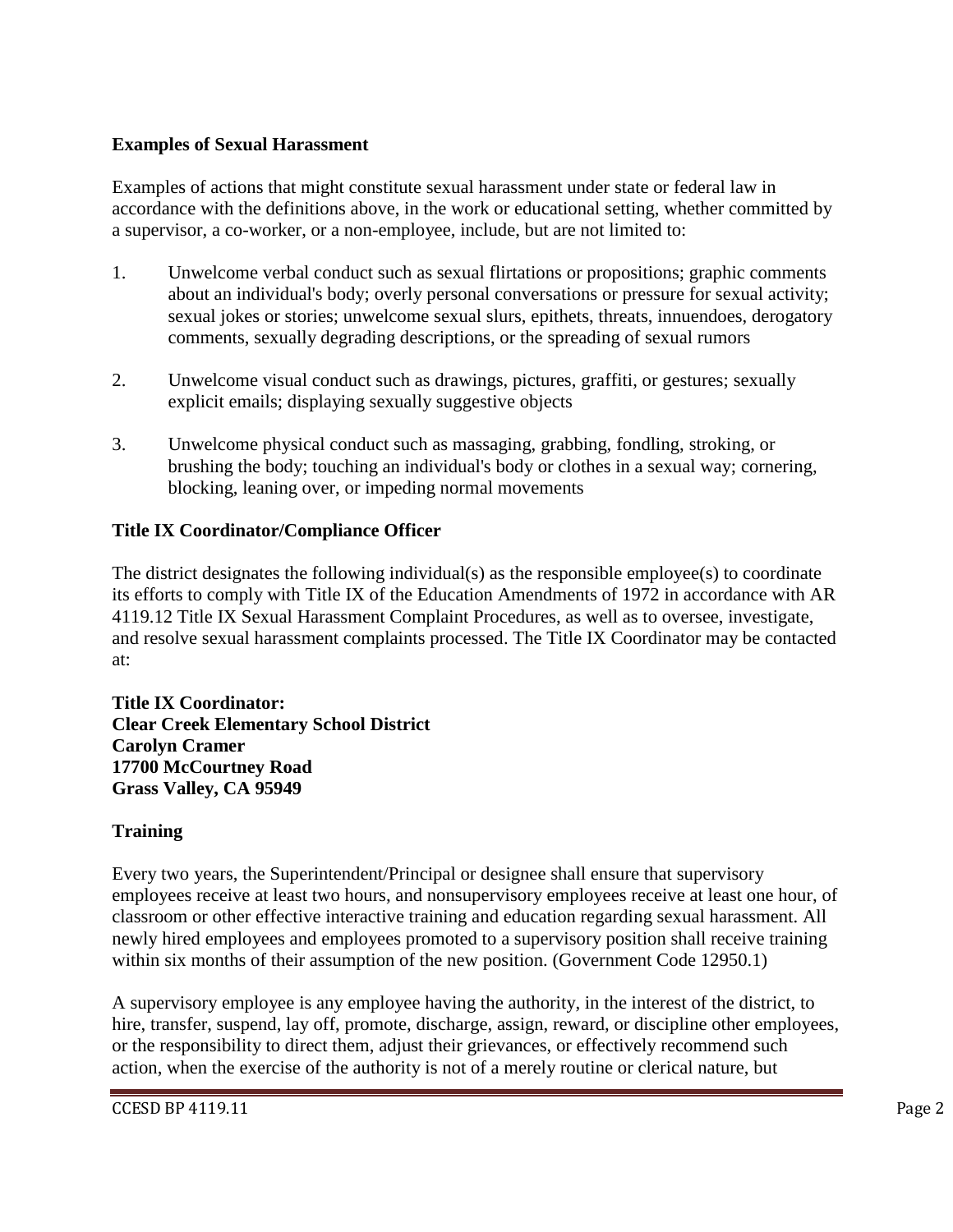requires the use of independent judgment. (Government Code 12926)

Such training may be completed by employees individually or as part of a group presentation, may be completed in shorter segments as long as the applicable hourly requirement is met, and may be provided in conjunction with other training provided to the employees. The training shall be presented by trainers or educators with knowledge and expertise in the prevention of harassment, discrimination, and retaliation. (Government Code 12950.1)

The district's sexual harassment training and education program shall include, but is not limited to, the following: (Government Code 12950.1; 2 CCR 11024)

- 1. Information and practical guidance regarding federal and state laws concerning the prohibition, prevention, and correction of sexual harassment
- 2. The types of conduct that constitute sexual harassment
- 3. Remedies available for victims in civil actions, and potential employer/individual exposure/liability
- 4. Strategies to prevent harassment in the workplace
- 5. Supervisors' obligation to report sexual harassment, discrimination, and retaliation of which they become aware
- 6. Practical examples which illustrate sexual harassment, discrimination, and retaliation using training modalities such as role plays, case studies, and group discussions, based on factual scenarios taken from case law, news and media accounts, and hypotheticals based on workplace situations and other sources
- 7. The limited confidentiality of the complaint process
- 8. Resources for victims of unlawful harassment, such as to whom they should report any alleged harassment
- 9. Steps necessary to take appropriate remedial measures to correct harassing behavior, which includes the district's obligation to conduct an effective workplace investigation of a harassment complaint
- 10. What to do if the supervisor is personally accused of harassment
- 11. The essential elements of the district's anti-harassment policy, and how to use the policy if a harassment complaint is filed

Employees shall receive a copy of the district's sexual harassment policy and administrative regulations, which they shall read and acknowledge that they have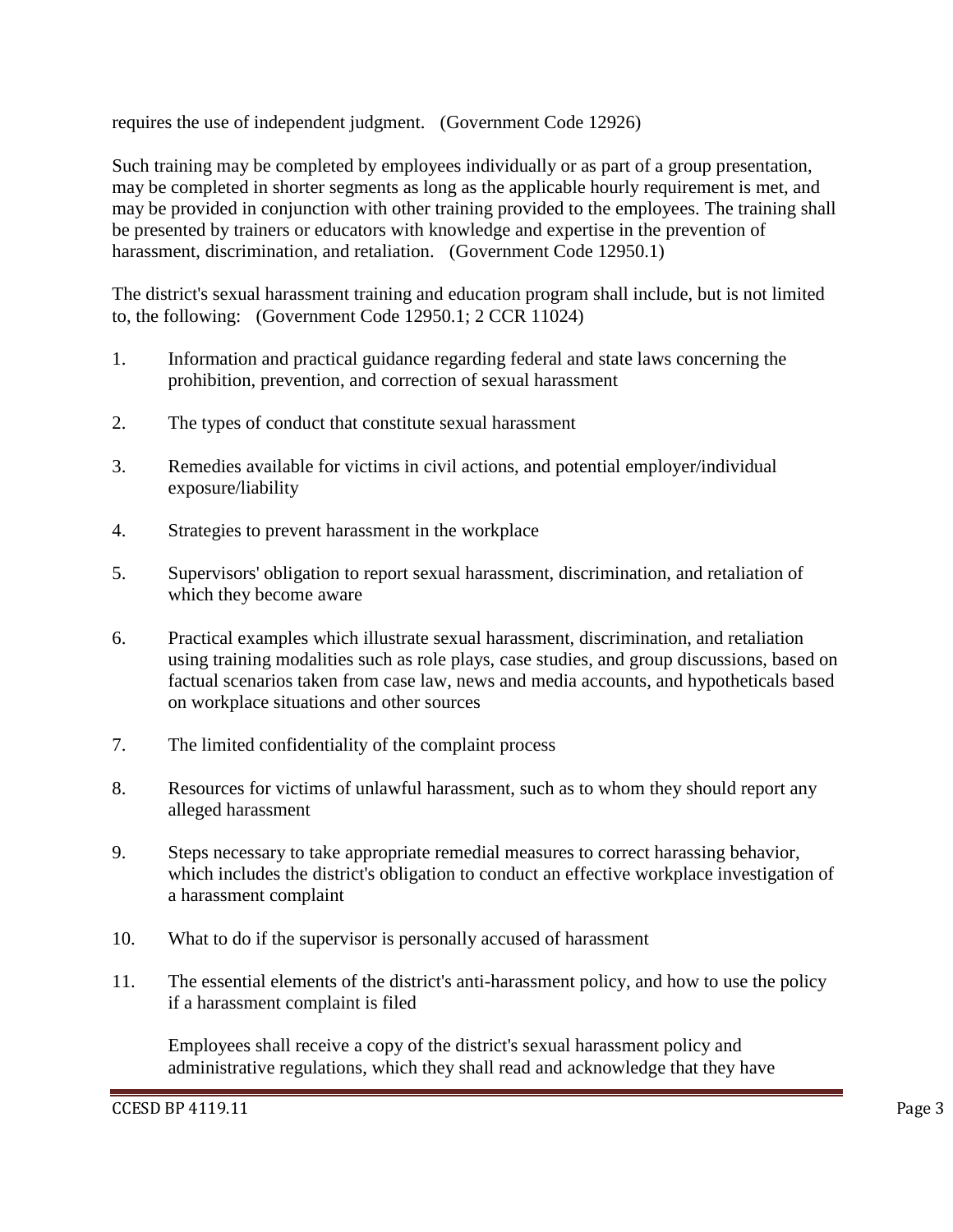received.

- 12. Information, including practical examples, of harassment based on gender identity, gender expression, and sexual orientation
- 13. Prevention of abusive conduct, including a review of the definition and elements of abusive conduct pursuant to Government Code 12950.1, the negative effects that abusive conduct has on the victim and other in the workplace, the detrimental consequences of this conduct on employee productivity and morale, and that a single act does not constitute abusive conduct unless the act is severe or egregious

The Superintendent/Principal or designee shall retain for at least two years the records of any training provided to supervisory employees. Such records shall include the names of trained employees, date of the training, the type of training, and the name of the training provider. (2 CCR 11024)

## **Notifications**

The Superintendent/Principal or designee shall notify employees that the district does not discriminate on the basis of sex as required by Title IX, that the Title IX nondiscrimination requirement extends to employment, and that inquiries about the application of Title IX to the district may be referred to the district's Title IX Coordinator and/or to the Assistant Secretary for Civil Rights, U.S. Department of Education. (34 CFR 106.8)

The district shall notify employees, bargaining units, and applicants for employment of the name or title, office address, email address, and telephone number of the district's Title IX Coordinator. (34 CFR 106.8)

A copy of the Board policy and this administrative regulation shall:

- 1. Be displayed in a prominent location in the main administrative building, district office, or other area of the school where notices of district rules, regulations, procedures, and standards of conduct are posted (Education Code 231.5)
- 2. Be provided to every district employee at the beginning of the first quarter or semester of the school year or whenever a new employee is hired (Education Code 231.5)
- 3. Appear in any school or district publication that sets forth the school's or district's comprehensive rules, regulations, procedures, and standards of conduct (Education Code 231.5)
- 4. Be posted, along with the name or title and contact information of the Title IX Coordinator, in a prominent location on the district's web site (34 CFR 106.8)
- 5. Be included, along with the name or title and contact information of the Title IX